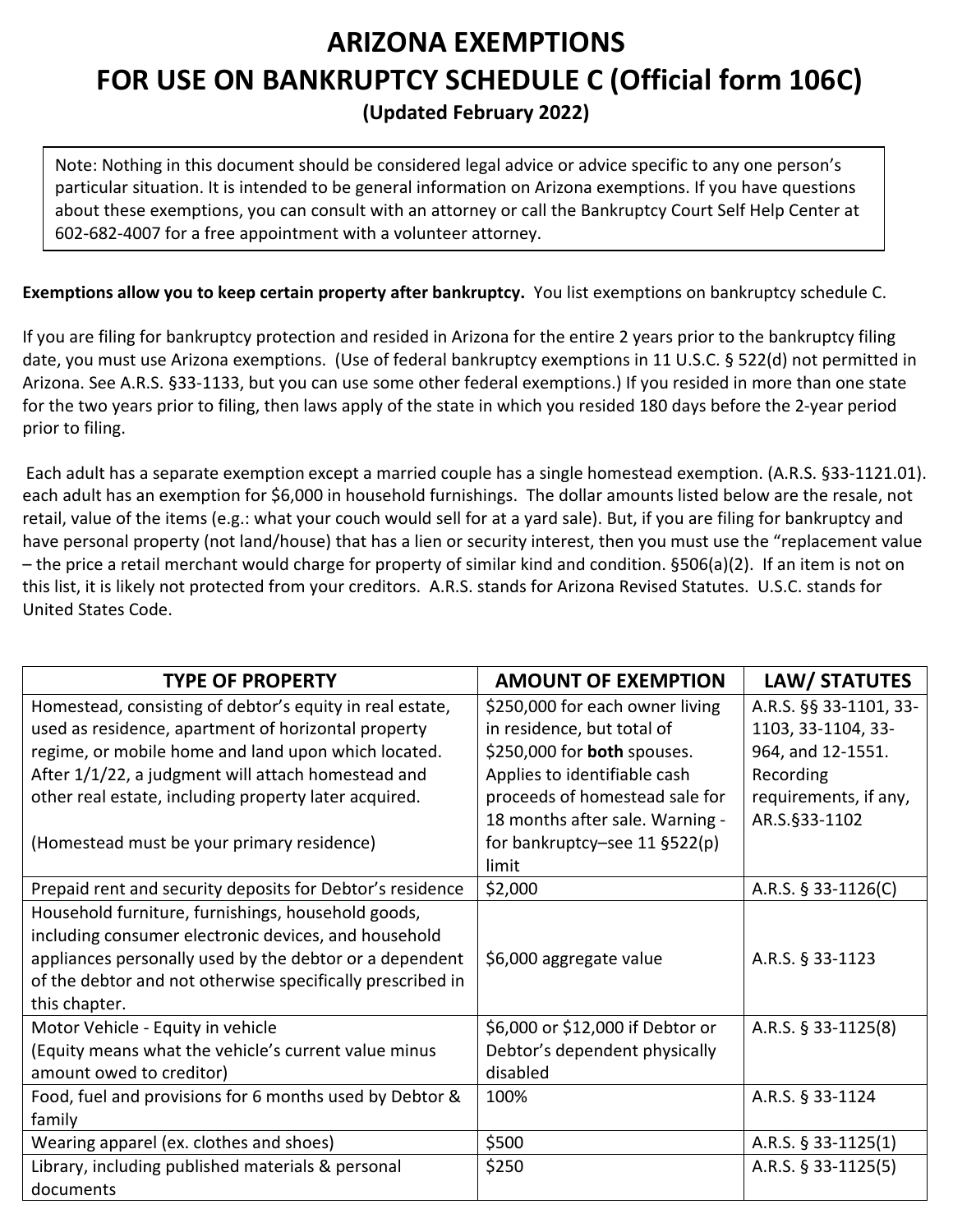| Computer, typewriter, bicycle, sewing machine, bible,                                  | \$2,000                                 | A.R.S. § 33-1125(7)      |
|----------------------------------------------------------------------------------------|-----------------------------------------|--------------------------|
| burial lot                                                                             |                                         |                          |
| All firearms                                                                           | \$2,000                                 | A.R.S. § 33-1125(10)     |
| Pre-arranged funeral memorial - deposited in a funeral                                 | \$5,000                                 | ARS § 32-                |
| trust account with the funeral home (e.g., coffin<br>open/close fees)                  |                                         | 1391.05(C)(4)            |
| Musical instruments of Debtor and family                                               | \$400                                   | A.R.S. § 33-1125(2)      |
| Domestic animals & household pets                                                      | 100%                                    | A.R.S. § 33-1125(11)     |
| Horses, milk cows and poultry                                                          | \$1,000                                 | A.R.S. § 33-1125(3)      |
| <b>Engagement and Wedding rings</b>                                                    | \$2,000                                 | A.R.S. § 33-1125(4)      |
| Watch                                                                                  | \$250                                   | A.R.S. § 33-1125(6)      |
| Wheel Chair, mobility device and prescribed health aids                                | 100%                                    | A.R.S. § 33-1125(9)      |
| Tools of the Trade: tools, equipment, instruments,                                     | \$5,000 (does not include               | A.R.S. § 33-1130(1)      |
| marketing tools, web sites, trade names, intangible work<br>product used in profession | personal motor vehicle)                 |                          |
| Arms, uniforms/accoutrements required by law                                           | 100%                                    | A.R.S. § 33-1130(3)      |
| School Equipment used to teach                                                         | 100%                                    | A.R.S. § 33-1127         |
| Firefighting equipment                                                                 | 100%                                    | A.R.S. § 33-1128         |
| Wages/commission: net disposable earnings (less                                        | 75% or 30 X the federal                 | A.R.S. § 33-1131         |
| deductions required by law) includes pension and                                       | minimum hourly wage, per                |                          |
| retirements payment.                                                                   | week, whichever is greater.             |                          |
|                                                                                        | Except child support.                   |                          |
| Wages: \$50 per week plus \$15 a week for each                                         | 100%                                    | A.R.S. § 23-755(D)       |
| dependent                                                                              | \$300                                   |                          |
| One single bank account                                                                |                                         | A.R.S. $§$ 33-1126(A)(9) |
| Earnings of minor child (but don't co-mingle with debtor)                              | 100% (keep in separate bank<br>account) | A.R.S. $§$ 33-1126(A)(2) |
| Child support or maintenance                                                           | 100% (keep in separate bank             | A.R.S. $§$ 33-1126(A)(3) |
|                                                                                        | account)                                |                          |
| Welfare assistance                                                                     | 100% (keep in separate bank             | A.R.S. § 46-208          |
|                                                                                        | account)                                |                          |
| Unemployment compensation benefits                                                     | 100% (keep in separate bank             | A.R.S. § 23-783          |
|                                                                                        | account)                                |                          |
| Workmen's compensation benefits                                                        | 100% (keep in separate bank             | A.R.S. § 23-1068(B)      |
|                                                                                        | account)                                |                          |
| Long Term Disability Program Benefits                                                  | 100% (keep in separate bank<br>account) | A.R.S. § 38-797.11       |
| <b>Student Loan Proceeds (limited)</b>                                                 | 100% (keep in separate bank             | 20 USC 1095(a)(d)        |
|                                                                                        | account)                                |                          |
| *Interest in retirement plan qualified under Internal                                  | 100% (Az only - except                  | A.R.S. § 33-1126(B)      |
| Revenue Code                                                                           | contributions within 120 days           |                          |
| §§ 401(a), 403(a)(b), 408, 408(a), 409, 457 (deferred                                  | pre-petition. Includes most             | 11 USC § 522(b)(3)(C)    |
| comp)                                                                                  | inherited retirement plans)             |                          |
| (under federal law (522) §§ 401, 403, 408, 408(a), 414,                                |                                         |                          |
| 457, 501(a)                                                                            |                                         |                          |
| <b>ERISA benefits</b>                                                                  | 100%                                    | 29 USC § 1056            |
| Inherited retirement: 401(a), 403(a)(b), 408 (IRA), 408(a),                            | 100%                                    | A.R.S. § 33-1126(B)      |
| 409, 457                                                                               |                                         |                          |
| 529 account (college savings plans) under Internal                                     | 100% (except contributions              | A.R.S. § 33-             |
| Revenue Code                                                                           | within 2 years before filing            | 1126(A)(10)              |
|                                                                                        | petition.                               |                          |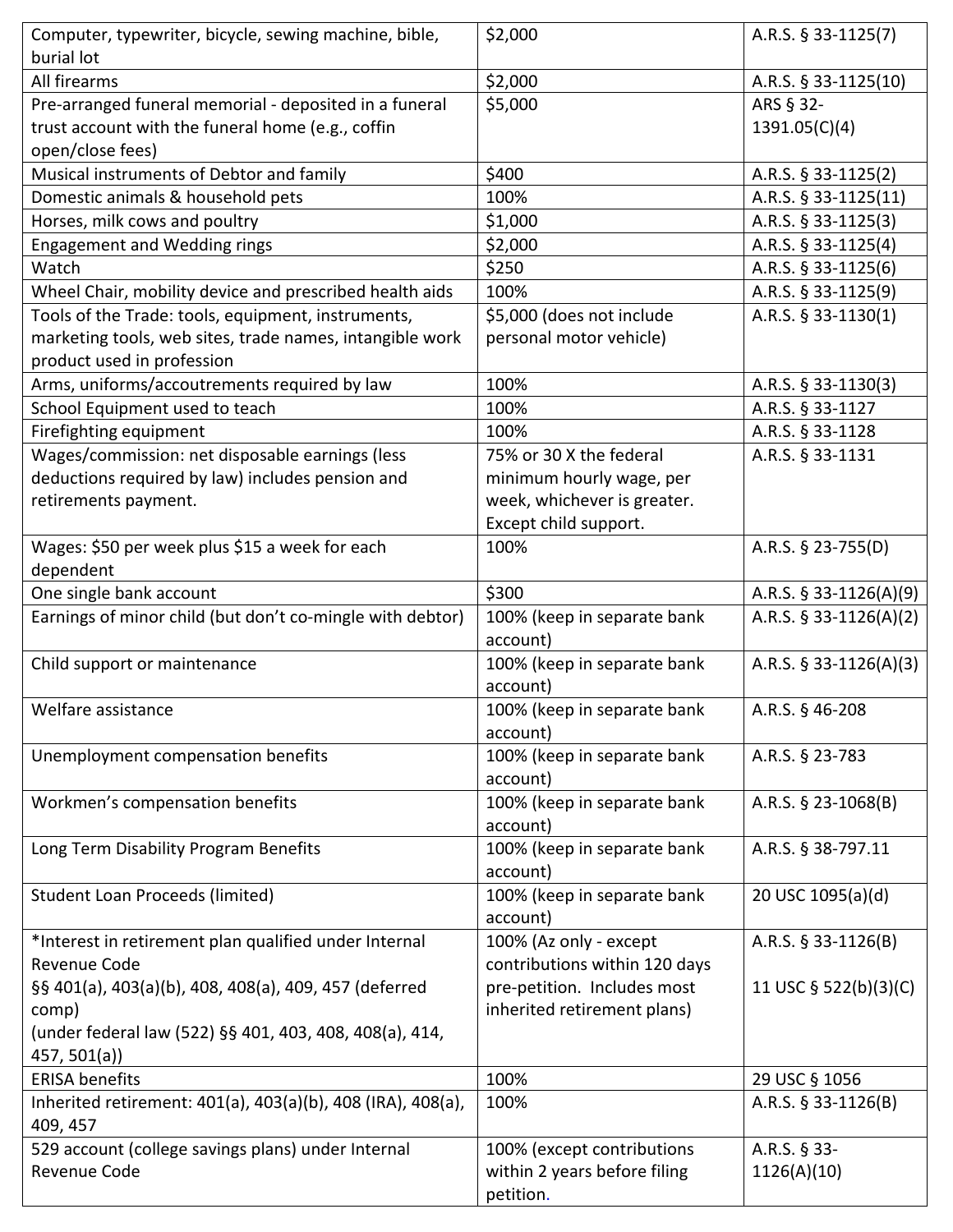| Annuity (owned by DEBTOR for at least 2 years.               | 100% (see statutes for specific    | A.R.S. $§$ 33-1126(A)(7) |
|--------------------------------------------------------------|------------------------------------|--------------------------|
| Beneficiary must be debtor, debtor's spouse, child,          | requirements)                      |                          |
| parent, sibling or "dependent" family member) Warning:       |                                    |                          |
| some annuity companies list themselves as owner              |                                    |                          |
| Employer health, accident or disability insurance            | 100% (certain debts excepted)      | A.R.S. $$33-1126(A)(4)$  |
| (present & future) NOTE: does not exempt income from         |                                    |                          |
| personally owned disability                                  |                                    |                          |
| Money received, including life insurance proceeds, paid      | \$20,000                           | A.R.S. $$33-1126(A)(1)$  |
| or payable to surviving spouse or child, on life of          |                                    | &                        |
| decreased spouse, parent or guardian.                        |                                    | A.R.S. § 20-1131         |
| Life Insurance - Cash Value                                  | 100%                               | A.R.S. § 20-1131         |
| Group Life Insurance                                         | 100% (certain limitations)         | A.R.S. § 20-1132         |
| <b>Wrongful Death Benefits</b>                               | 100%                               | A.R.S. § 12-592          |
| Cash surrender value of life insurance policies must be      | 100% (beneficiary must be a        | A.R.S. § 20-1131(D)      |
| owned by the debtor (for at least two unexpired              | spouse, sibling, parent, child, or | A.R.S. § 33-1126(A)(6)   |
| continuous years).                                           | dependent)                         |                          |
| Insurance proceeds for damage or destruction of exempt       | 100% of exemption for property.    | A.R.S. § 33-1126(A)(5)   |
| property                                                     |                                    |                          |
| Damages for wrongful levy or execution                       | 100%                               | A.R.S. § 33-1126(A)(8)   |
| Farm Machinery, utensils, fee, grain, seed and animals of    | \$2,500 (primary income from       | A.R.S. § 33-1130(2)      |
| farmer.                                                      | farming)                           |                          |
| Property that belongs to the public                          | 100%                               | A.R.S. § 33-1129         |
| Social Security (including retirement, death & disability)   | 100%                               | 42 U.S.C. § 407(a),      |
| (protected in bank account if NOT co-mingled) NOTE:          | To ensure exemption, it is best    | SEC 207, see             |
| garnishment could be 65% once deposited into bank            | to keep these funds in a           | 31 C.F.R. Part 212.3     |
| account: (1) enforce child support or alimony-42 USC 65      | separate bank account and do       | protects 2 months of     |
| (2) court-ordered victim restitution-18 USC 3613(3)          | not co-mingle with other funds     | directly deposited       |
| unpaid federal taxes-26 USC 6334(c)(4) current year          |                                    | benefits (but, may       |
| federal income tax-26 USC 3402 (P)(5), see also Debt         |                                    | not override federal     |
| Collection Act - 1996                                        |                                    | exemptions)              |
| VA Benefits (includes pensions, life insurance & disability) | 100%                               | 38 USC §5301(a)(1)       |
| VA group life insurance benefits (group life 38 USC §        | 100%                               | 38 USC § 3101            |
| 1970)                                                        |                                    |                          |
| VA Medal of Honor benefits                                   | 100%                               | 38 USC § 1562(c)         |
| Military Survivor Benefit Plan annuities/military ret.       | 100%                               | 10 USC §                 |
| Annuities                                                    |                                    | 1450(i)/1440             |
| Deposits made by US servicemen to savings institutions       | 100%                               | 10 USC § 1035            |
| while on permanent duty outside US                           |                                    |                          |
| Servicemen's group life insurance benefits                   | 100%                               | 38 USC § 770(g)          |
| Seaman's wages (at sea)                                      | 100%                               | 46 USC § 11109(a)        |
| War Compensation - hazard, death, injury                     | 100%                               | 42 USC § 1717            |
| Longshoremen and harbor workers medical, disability &        | 100%                               | 33 USC § 916             |
| death                                                        |                                    |                          |
| Firemen's relief and pension benefits                        | 100%                               | A.R.S. § 9-968           |
| Police pension benefits                                      | 100%                               | A.R.S. § 9-931           |
| Teacher's retirement benefits                                | 100%                               | A.R.S. § 43-1201         |
| State employee's retirement benefits                         | 100%                               | A.R.S. § 38-792          |
| <b>Correction Officer Retirement Plan</b>                    | 100%                               | A.R.S. §38-897           |
| <b>Elected Officials Retirement Benefits</b>                 | 100%                               | A.R.S. § 38-             |
|                                                              |                                    | 809(A)/811               |